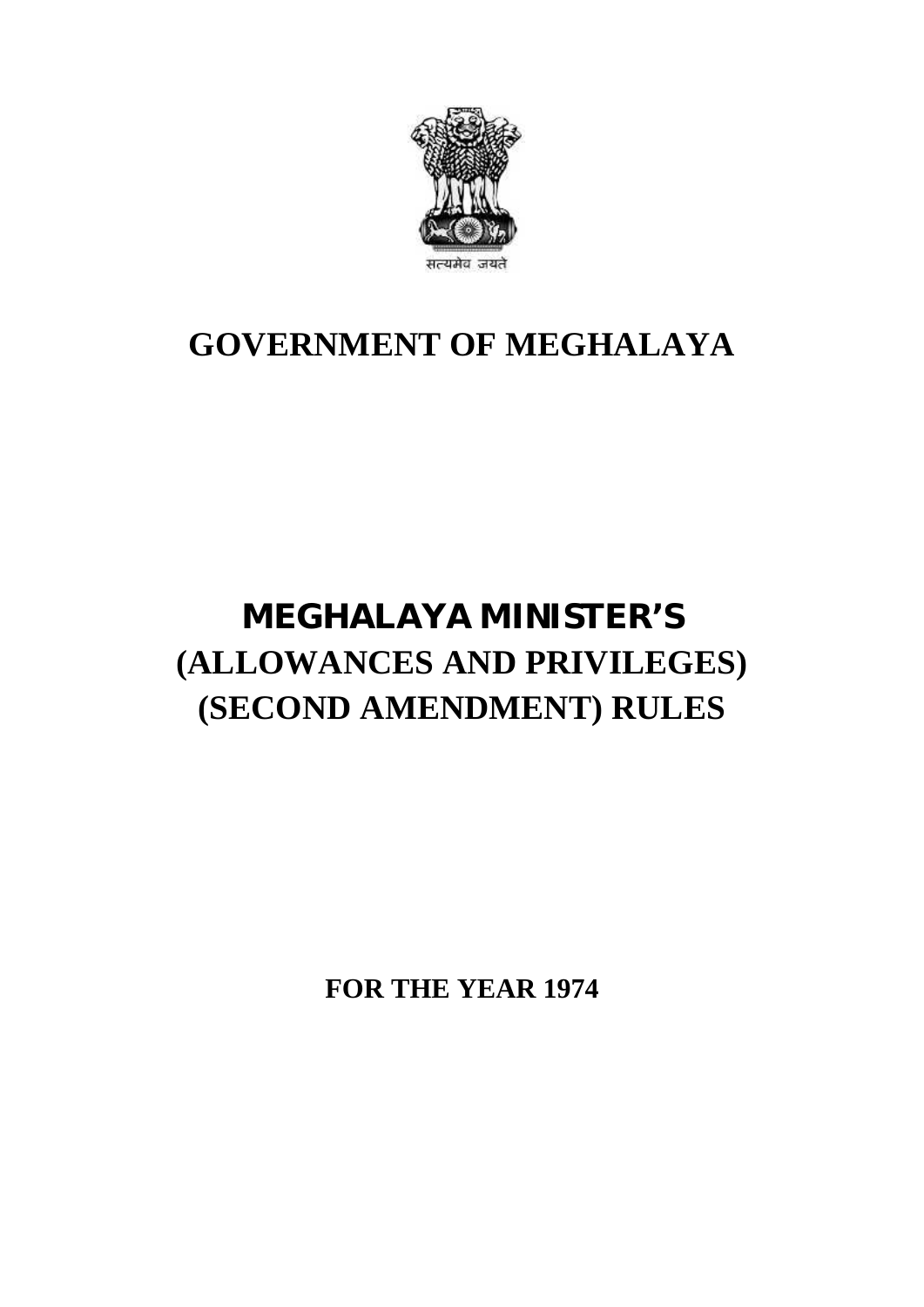#### The  $2<sup>nd</sup>$  May, 1974

**No. FEM.30/73/16** – In exercise of the powers conferred by Sections 8 and 10 of the Meghalaya Ministers' (Salaries and Allowances) Act, 1972 (Act 4 of 1972), (hereinafter referred to as the Act), the Governor of Meghalaya is pleased to make the following The 2<sup>nd</sup> May, 1974<br> **No. FEM.30/73/16** – In exercise of the powers conferred by Sections 8 and 10 of the<br>
Meghalaya Ministers' (Salaries and Allowances) Act, 1972 (Act 4 of 1972), (hereinafter<br>
referred to as the Act), th (hereinafter referred to as the Principal Rules), namely:-

# **THE MEGHALAYA MINISTER'S (ALLOWANCES AND PRIVILEGES)** S the Principal Rules), namely:-<br> **(SECOND AMENDMENT) RULES, 1974**<br> **(SECOND AMENDMENT) RULES, 1974**<br> **nmencement** – (1) Theses Rules may be called t THE MEGHALAYA MINISTER'S (ALLOWANCES AND PRIVILEGES)<br>
(SECOND AMENDMENT) RULES, 1974<br>
Short title and commencement – (1) Theses Rules may be called the Meg<br>
Ministers' (Allowances and Privileges) (Second Amendment) Rules,

**1. Short title and commencement** – (1) Theses Rules may be called the Meghalaya<br>Ministers' (Allowances and Privileges) (Second Amendment) Rules, 1974

(SECOND AMENDMENT) RULES, 1974<br>Short title and commencement  $-$  (1) Theses Rules may be called the Meghalaya<br>Ministers' (Allowances and Privileges) (Second Amendment) Rules, 1974<br>(2) They shall be deemed to have had effec specified.

- **2. Amendment of Rules 15 of the principal Rules** (1) In Rule 15 of the principal Rules, the following shall be added below Rule 15 (i), and shall be deemed to have been so (2) They shall be deemed to have had effect and come into force on the dates hereinafter specified.<br> **Amendment of Rules 15 of the principal Rules** – (1) In Rule 15 of the principal Rules, the following shall be added bel added as on and from the  $3<sup>rd</sup>$  day of November 1973, namely :-**Amendment of Rules 15 of the principal Rules** – (1) In Rule 15 of the following shall be added below Rule 15 (i), and shall be deemedded as on and from the  $3^{\text{rd}}$  day of November 1973, namely :-<br>(a) For the first two the following shall be added below Rule 15 (i), and shall be deemed to have been so added as on and from the  $3^{\text{rd}}$  day of November 1973, namely :-<br>(a) For the first two years after purchase of the vehicles (New) :-
	- Private Vehicles like Jeeps, etc., Station Wagons and other big vehicles like Plymouth and Desoto  $-67$  P. per km. Private cars with an engine of 28 H.P. and above  $-80$  P. per km.<br>Private Vehicles like Jeeps, etc., Station Wagons and other big ve<br>and Desoto  $-67$  P. per km.<br>(b) For the next two years :-
	-

Private cars with an engine of 28 H.P. and above – 90 P. per km. and Desoto – 67 P. per km.<br>
For the next two years :-<br>
Private cars with an engine of 28 H.P. and above – 90 P. per km.<br>
Private Vehicles like Jeeps, etc., Station Wagons and other big vehicles like Plymouth<br>
and Desoto – and Desoto – 73 P. per km. Private cars with an engine of 28 H.<br>Private Vehicles like Jeeps, etc., Sta<br>and Desoto – 73 P. per km.<br>(c) After four years of purchase :-<br>Private cars with an engine of 28 H.

Private cars with an engine of 28 H.P. and above – Re. 1.04P. per km. Private Vehicles like Jeeps, etc., Station Wagon and other big vehicles like Plymouth After four years of purchase :-<br>Private cars with an engine of 2<br>Private Vehicles like Jeeps, etc.<br>and Desoto – 78 P. per km.

(2) For Rule 15 of the principal Rules, and the Explanations thereunder, the following shall be substituted as Rule 15 and shall be deemed to have been so substituted as on and from the  $2<sup>nd</sup>$  day of March 1974 namely:-

"15. For journeys by road, a Minister shall be entitled to mileage allowances at the rates given below – " $15.$  For journeys by road, a Minister shall be entitled to mileage allowances at the rigiven below –<br>(1) If a Minister travels in his own car, mileage mileage allowance shall be as follows:-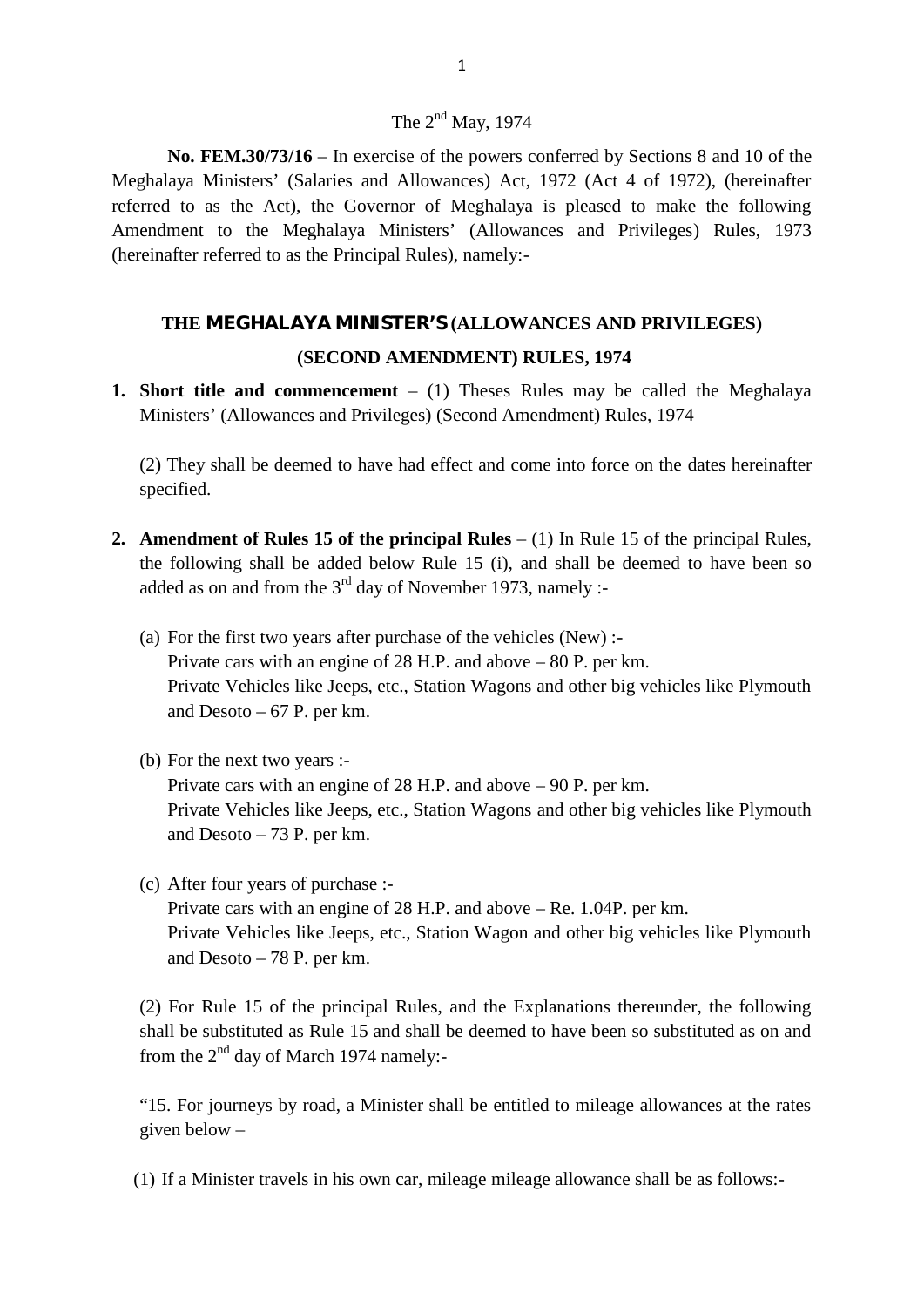|            |          | 2 |   |               |
|------------|----------|---|---|---------------|
| Standard   | .        |   | . | 42 P. per Km. |
| Fiat       | $\cdots$ |   | . | 47 P. per Km. |
| Ambassador |          |   | . | 57 P. per Km. |

- (a) For the first two years after purchase of the vehicles (New) :-<br>Private cars with an engine of 28 H.P. and above 80 P. per km.<br>Private vehicles like Jeeps, etc., Station Wagon and other big vehicles like Plymouth and Desoto – 67 P. per km. Private cars with an engine of<br>Private vehicles like Jeeps,<br>Plymouth and Desoto  $-67$  P.<br>(b) For the next two years :-<br>Private cars with an engine of
- 

Private cars with an engine of 28 H.P. and above – 90 P. per km. Private vehicles like Jeeps, etc., Station Wagon and other big vehicles like or the next two years :-<br>Private cars with an engine of 28 H.P. and<br>Private vehicles like Jeeps, etc., Statio<br>Plymouth and Desoto – 73 P. per km. Private cars with an engine of 28 H<br>Private vehicles like Jeeps, etc.,<br>Plymouth and Desoto – 73 P. per k<br>(c) After four years of purchase :-<br>Private cars with an engine of 28 H

Private cars with an engine of 28 H.P. and above – Re. 1.04 P. per km. Private vehicles like Jeeps, etc., Station Wagons and others big vehicles like Plymouth and Desoto – 78 P. per km. Private cars with an engine of 28 H.P. and above  $-$  Re. 1.04 P. per km.<br>Private vehicles like Jeeps, etc., Station Wagons and others big vehicles like<br>Plymouth and Desoto  $-$  78 P. per km.<br>(2) If a Minister travels in a

- allowance shall be admissible at the following rates irrespective of whether a night is spent outside the headquarters or not, provided the cost of propulsion is borne by the Minister himself. (a) For the first two years after purchase of the Vehicles (New):<br>
(a) For the first two years after purchase of the Vehicles (New):-
	-

ister himself.<br>For the first two years after purch<br>Standard 10 – 39 P. per Km.<br>Fiat – 35 P. per Km. Standard  $10 - 39$  P. per Km.<br>Fiat  $- 35$  P. per Km.<br>Ambassador  $- 43$  P per Km. For the first two years after purch<br>Standard 10 – 39 P. per Km.<br>Fiat – 35 P. per Km.<br>Ambassador – 43 P per Km.

Cars with an engine of 28 H.P. and above – 70 P per Km.

Ambassador – 43 P per Km.<br>Cars with an engine of 28 H.P. and above – 70 P per Km.<br>All other vehicles like Jeeps, etc., Station Wagon and other big vehicles like<br>Plymouth and Desoto – 58 P. per km. Plymouth and Desoto – 58 P. per km. All other vehicles like Jeeps<br>Plymouth and Desoto – 58 P. p<br>(b) For the next two years :-

Standard  $10 - 34$  P. per Km. Fiat  $-38$  P. per Km. Ambassador – 47 P per Km.

Cars with an engine of 28 H.P. and above – 80 P per Km.